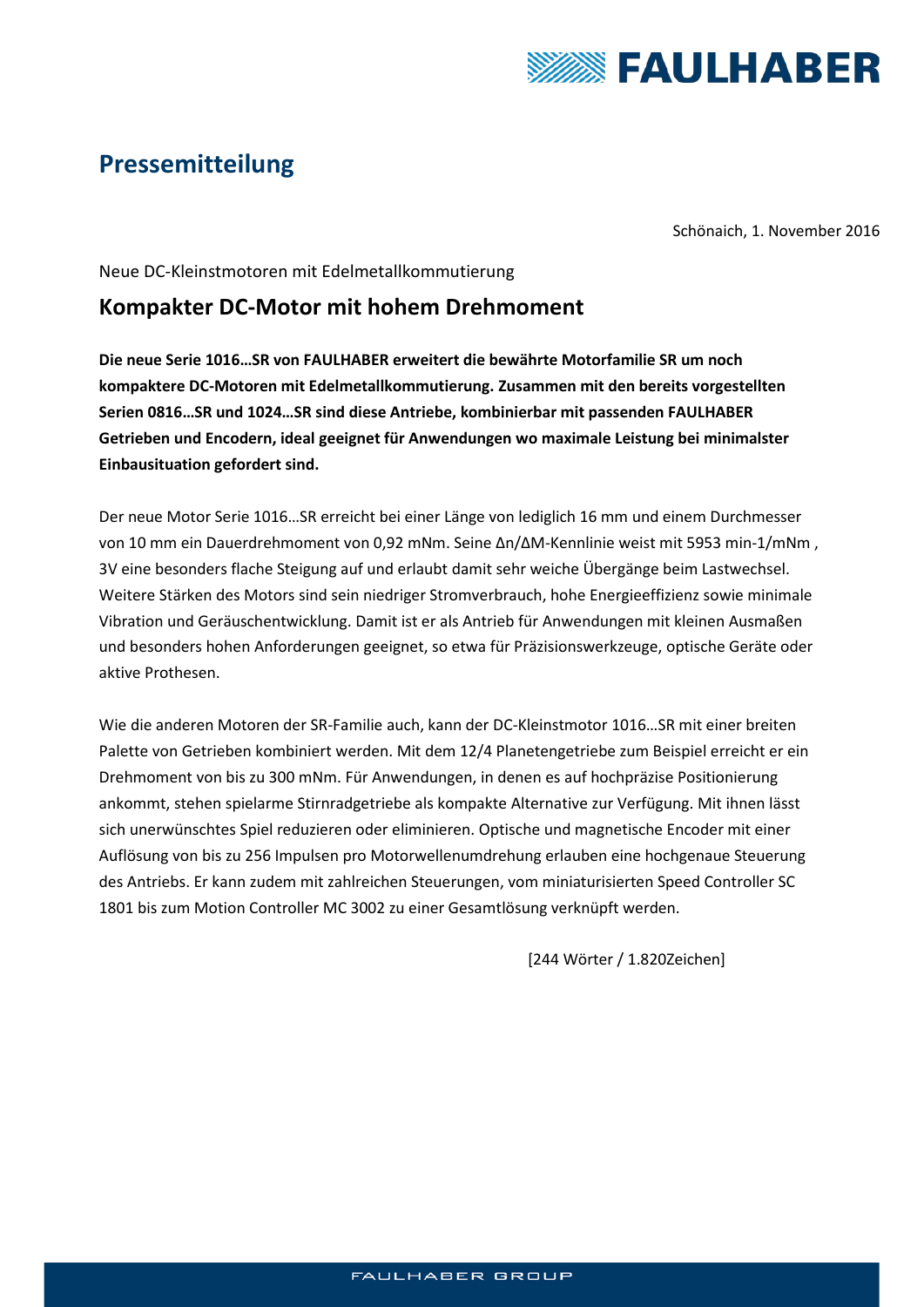



#### **Pressekontakt (Deutschland + International)**

Dr. Fritz Faulhaber GmbH & Co. KG Kristina Rebmann – Marketing Daimlerstraße 23/25 · 71101 Schönaich Deutschland

T +49 7031 638-148 · F +49 7031 638-8148 kristina.rebmann@faulhaber.de

### **Pressekontakt (Schweiz)**

FAULHABER MINIMOTOR SA Ann-Kristin Hage-Ripamonti – Marketing 6980 Croglio Schweiz

T +41 91 61 13 239 · F +41 91 611 31 10 marketing@minimotor.ch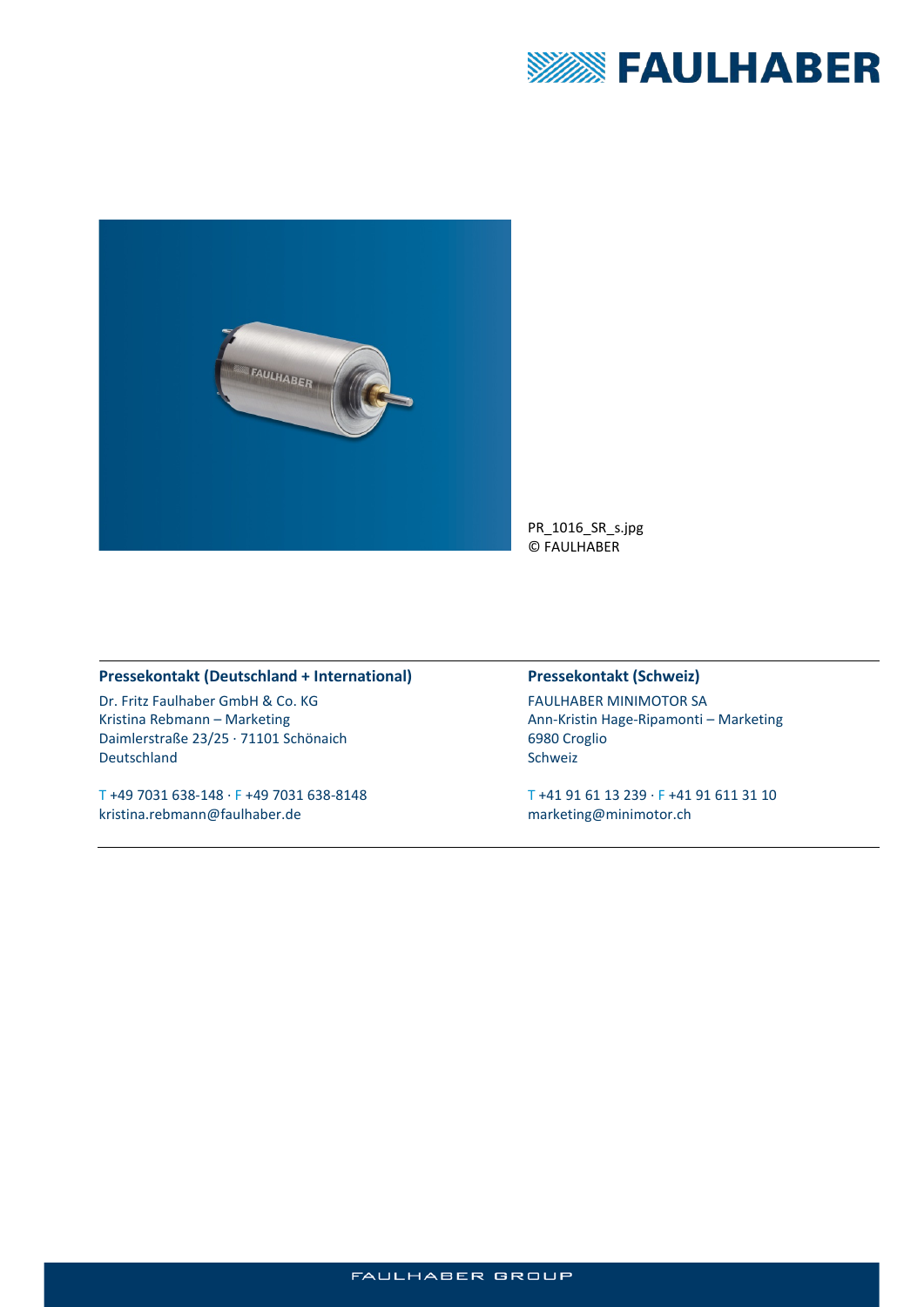

## **Press Release**

Schönaich, 1st November 2016

New DC-micromotors with precious-metal commutation

### **Compact DC-motor with high torque**

**The new 1016…SR series from FAULHABER expands the proven motor family to compact DC motors with precious-metal commutation. Together with the already introduced 0816…SR and 1024…SR series, these drives, combinable with suitable FAULHABER drives and encoders, are ideally suited for applications where maximum power is required in the most compact spaces.**

The new 1016…SR motor series reaches a continuous torque of 0.92 mNm at a length of only 16 mm and a diameter of 10 mm. Its Δn/ΔM characteristic curve has an especially flat slope of 5953 rpm/mNm ,3 V and therefore makes it possible to have extremely soft transitions during a load change. Further strengths of the motor are its low power consumption, high energy-efficiency and minimal vibration and low audible noise. It is therefore suited as a drive for applications with small dimensions and very high requirements, such as for precision tools, optical devices or active prostheses.

The 1016…SR DC-micromotor with a wide range of gearheads can be combined like the other motors in the SR family. It reaches a torque of up to 300 mNm with the 12/4 planetary gearhead. For applications where high-precision positioning is essential, zero backlash spur gearheads are available as a compact alternative. With these, undesirable play can be reduced or eliminated. Optical and magnetic encoders with a resolution of up to 256 pulses per motor shaft revolutions make highly precise control of the drive possible. In addition, it can be combined with numerous controllers, from the miniaturised SC 1801 speed controller up to the MC 3002 motion controller for a complete solution.

[270 words / 1.714 characters]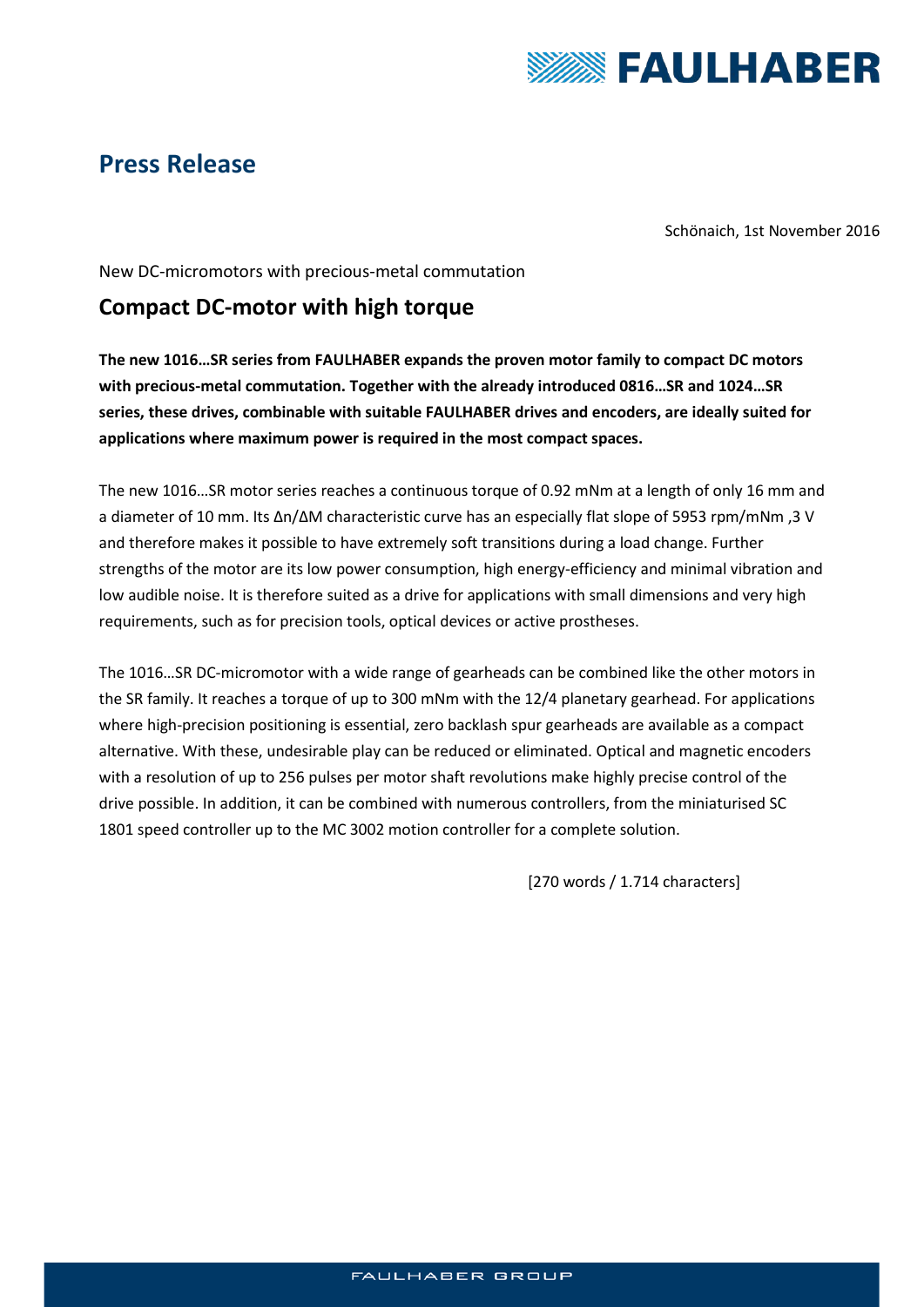



#### **Press contact (Germany + International)**

Dr. Fritz Faulhaber GmbH & Co. KG Kristina Rebmann – Marketing Daimlerstraße 23/25 · 71101 Schönaich Germany

T +49 7031 638-148 · F +49 7031 638-8148 kristina.rebmann@faulhaber.de

#### **Press contact (Switzerland)**

FAULHABER MINIMOTOR SA Ann-Kristin Hage-Ripamonti – Marketing 6980 Croglio Switzerland

T +41 91 61 13 239 · F +41 91 611 31 10 marketing@minimotor.ch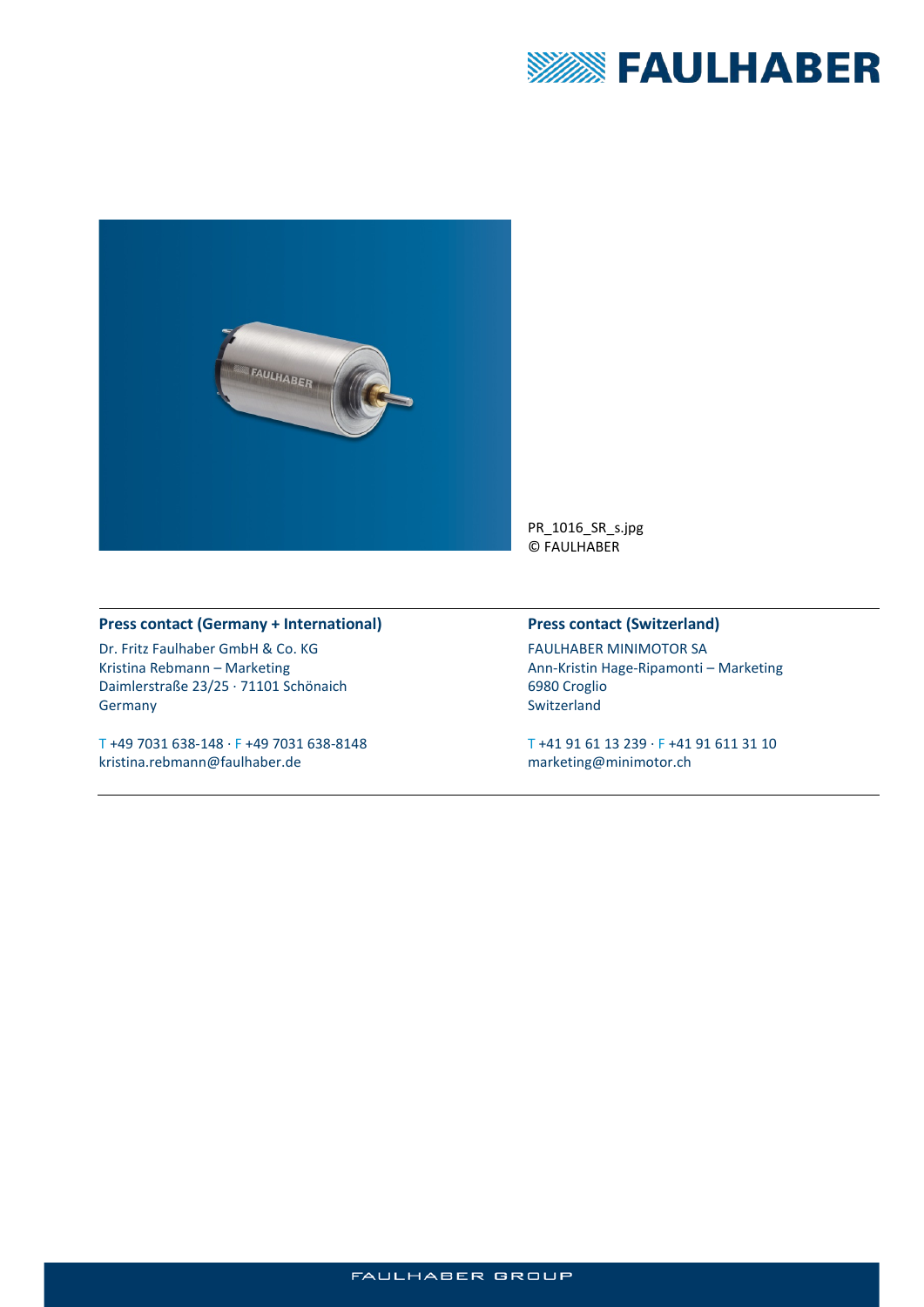

# **Communiqué de presse**

Schönaich (Allemagne), le 1er novembre 2016

Nouveaux micromoteurs C.C. à commutation métaux précieux

### **Moteur C.C. compact à couple élevé**

**La nouvelle série 1016…SR de FAULHABER étend la gamme de moteurs SR déjà éprouvée avec des moteurs C.C. encore plus compacts à commutation métaux précieux. Associés aux séries 0816…SR et 1024…SR déjà présentées, ces entraînements peuvent être combinés avec des réducteurs et codeurs de FAULHABER adaptés et constituent une solution idéale pour les applications impliquant une puissance maximale et un encombrement minimal.**

La nouvelle série de moteurs 1016…SR atteint un couple continu de 0,92 mNm pour une longueur de seulement 16 mm et un diamètre de 10 mm. Avec 5953 min-1/mNm, 3V, sa courbe caractéristique Δn/ΔM présente une pente particulièrement faible, permettant ainsi une transition très douce en cas de changement de charge. D'autres points forts du moteur sont une faible consommation électrique, une grande efficacité énergétique ainsi qu'un bruit et des vibrations minimes. Il s'agit donc d'un entraînement adapté aux applications de petites dimensions et aux exigences particulièrement élevées, telles que les outils de précision, les appareils optiques ou les prothèses actives.

À l'instar des autres moteurs de la gamme SR, le micromoteur C.C. 1016…SR peut également être combiné à un large éventail de réducteurs. Avec un réducteur planétaire 12/4 par exemple, il atteint un couple allant jusqu'à 300 mNm. Pour les applications nécessitant un positionnement de haute précision, des réducteurs à étages sans jeu angulaire sont disponibles comme alternative compacte. Ceux-ci permettent de réduire les jeux, voire de les éliminer complètement. Des codeurs optiques et magnétiques avec une résolution allant jusqu'à 256 impulsions par tour de l'arbre du moteur permettent une commande ultra-précise de l'entraînement. Pour constituer une solution complète, il est également possible de l'associer à de nombreuses électroniques de commande : du contrôleur de vitesse miniaturisé SC 1801 jusqu'au contrôleur de mouvement MC 3002.

[375 mots / 2.554 caractères]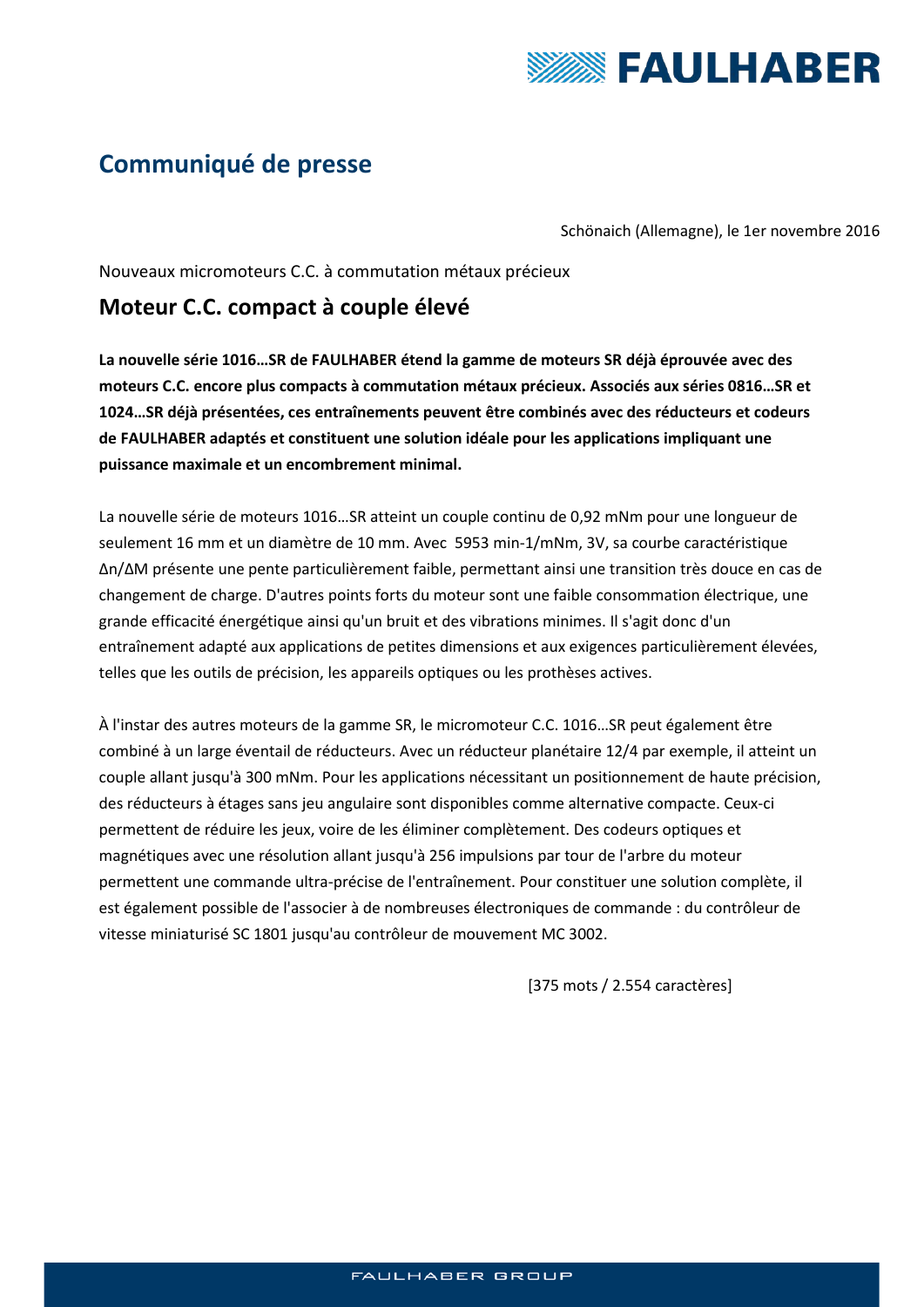



#### **Contact presse (Allemagne + International)**

Dr. Fritz Faulhaber GmbH & Co. KG Kristina Rebmann – Marketing Daimlerstraße 23/25 · 71101 Schönaich Allemagne

Tél. +49 7031 638-148 · Fax +49 7031 638-8148 kristina.rebmann@faulhaber.de

#### **Contact presse (Suisse)**

FAULHABER MINIMOTOR SA Ann-Kristin Hage-Ripamonti – Marketing 6980 Croglio Suisse

Tél. +41 91 61 13 239 · Fax +41 91 611 31 10 marketing@minimotor.ch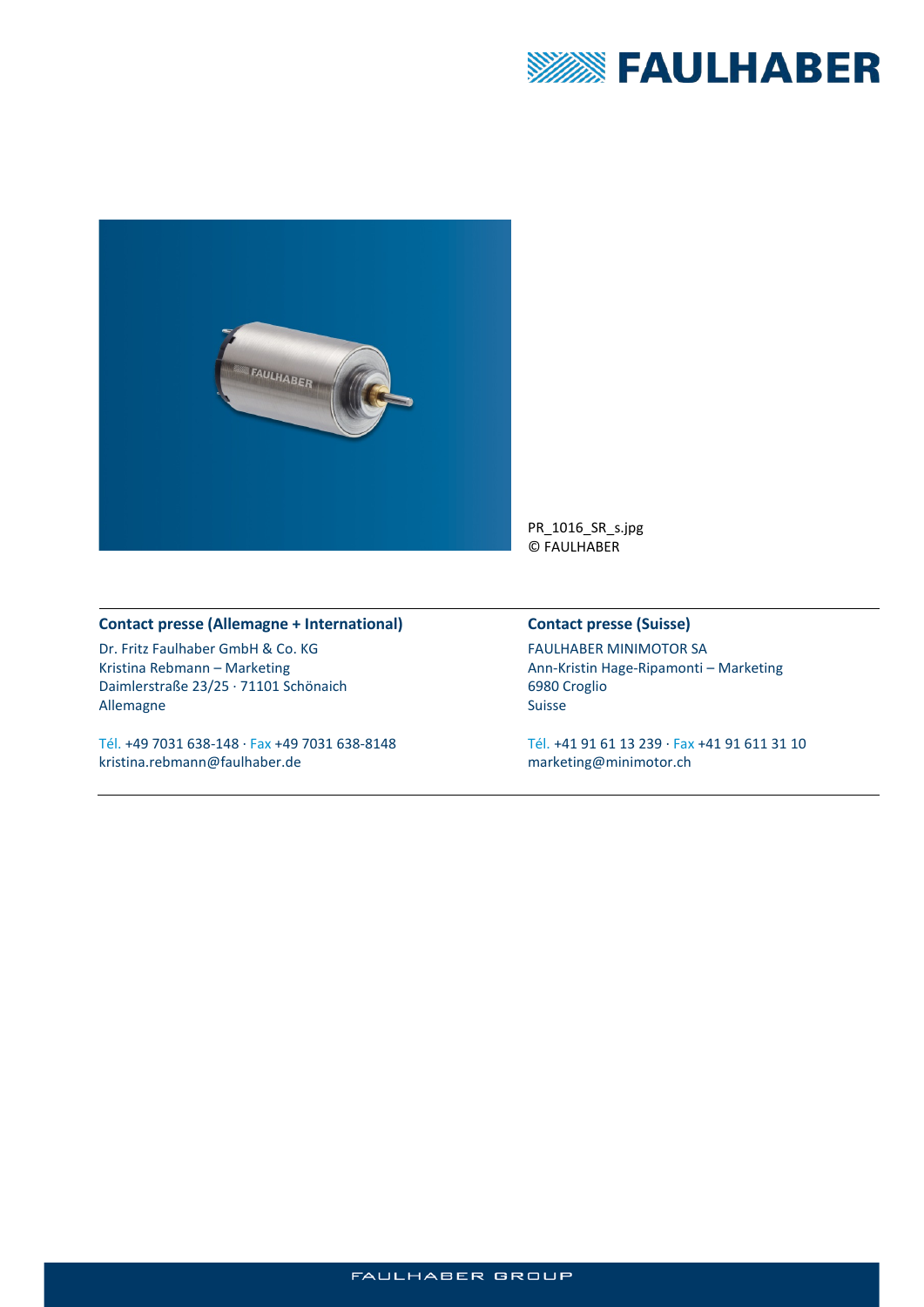

# **Persbericht**

Schönaich, 1 november 2016

Nieuwe DC-micromotoren met edelmetaalcommutatie

### **Compacte DC-motor met hoog koppel**

**De nieuwe serie 1016…SR van FAULHABER breidt de beproefde SR-motorfamilie uit met nog compactere DC-motoren met edelmetaalcommutatie. Samen met de reeds bestaande series 0816…SR en 1024…SR zijn deze aandrijvingen, in combinatie met passende FAULHABER overbrengingen en encoders, ideaal geschikt voor toepassingen waarbij maximaal vermogen moet worden geleverd bij minimale inbouwmogelijkheden.**

De motorserie 1016…SR bereikt bij een lengte van maar 16 mm en een diameter van 10 mm een gemiddeld koppel van 0,92 mNm. De Δn/ΔM-karakteristiek heeft met 5953 tpm/mNm, 3V een bijzonder vlakke stijging en maakt daardoor zeer lichte overgangen bij verandering van belasting mogelijk. Verdere sterke punten van de motor zijn het lage stroomverbruik, de hoge energie-efficiëntie en de minimale trilling en geluidsproductie. Daardoor is hij geschikt als aandrijving voor toepassingen met kleine afmetingen en bijzonder hoge eisen, zoals precisiegereedschap, optische apparatuur of actieve prothesen.

Net als de andere motoren van de SR-familie kan de DC-micromotor 1016…SR met een breed scala aan overbrengingen worden gecombineerd. Met de 12/4 planetaire reductor bijvoorbeeld bereikt hij een koppel tot 300 mNm. Voor toepassingen waarbij het draait om uiterst precieze positionering, zijn als compact alternatief spelingsarme spurgears verkrijgbaar. Hiermee kan ongewenste speling worden gereduceerd of geëlimineerd. Optische en magnetische encoders met een resolutie tot 256 pulsen per motorasomwenteling maken een zeer nauwkeurige sturing van de aandrijving mogelijk. Hij tot een totaaloplossing te combineren met een breed assortiment aandrijfelektronica, van de geminiaturiseerde Speed Controller SC 1801 tot de Motion Controller MC 3002.

[322 Wörter / 2.301 Zeichen]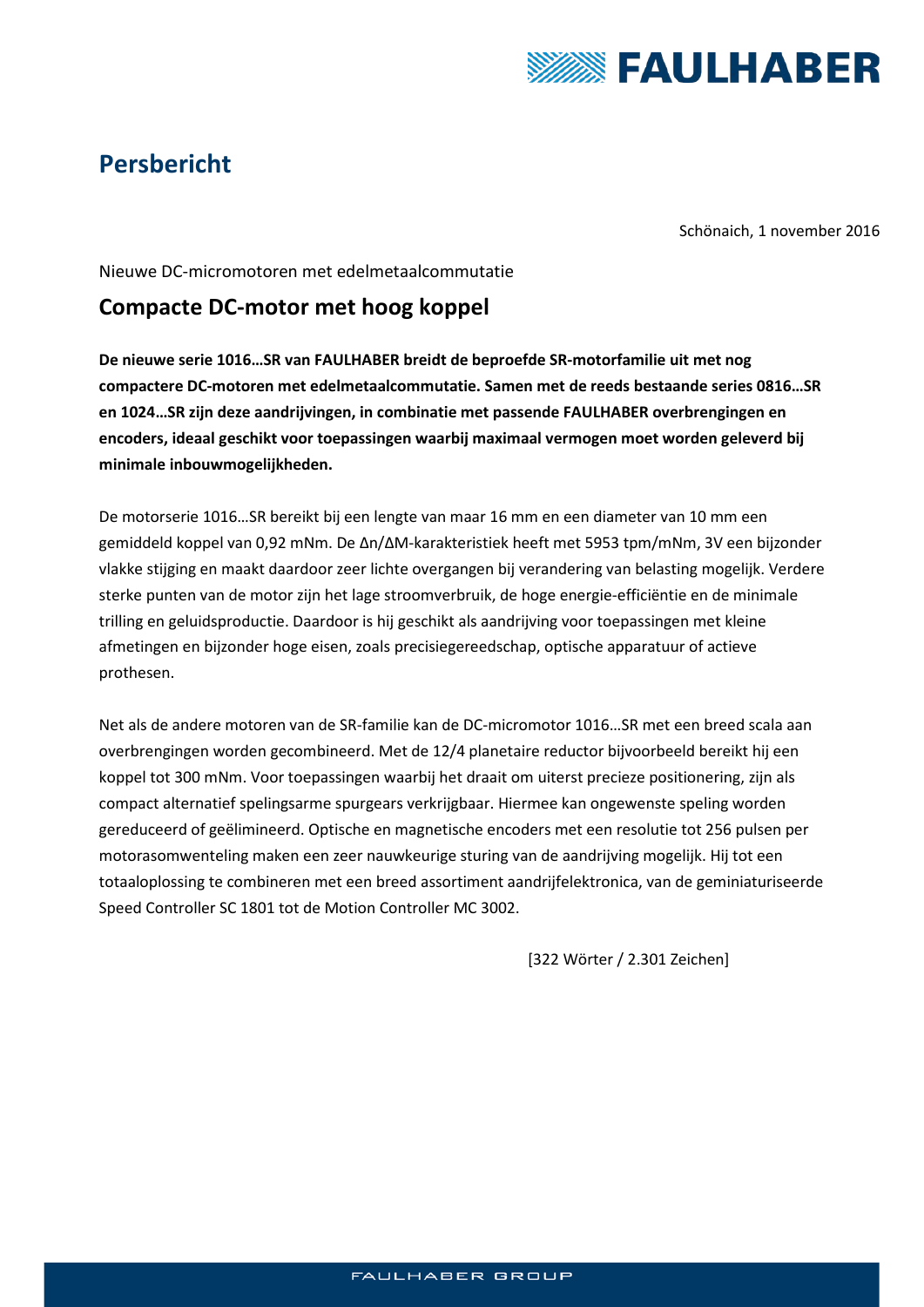



#### **Contact pers (Duitsland + internationaal)**

Dr. Fritz Faulhaber GmbH & Co. KG Kristina Rebmann – Marketing Daimlerstraße 23/25 · 71101 Schönaich Duitsland

T +49 7031 638 148 · F +49 7031 638 8148 kristina.rebmann@faulhaber.de

#### **Contact Benelux**

FAULHABER Benelux High Tech Campus 9 5656 AE Eindhoven Nederland

T +31 40 85155 40 · F +31 40 85155 49 info@faulhaber.nl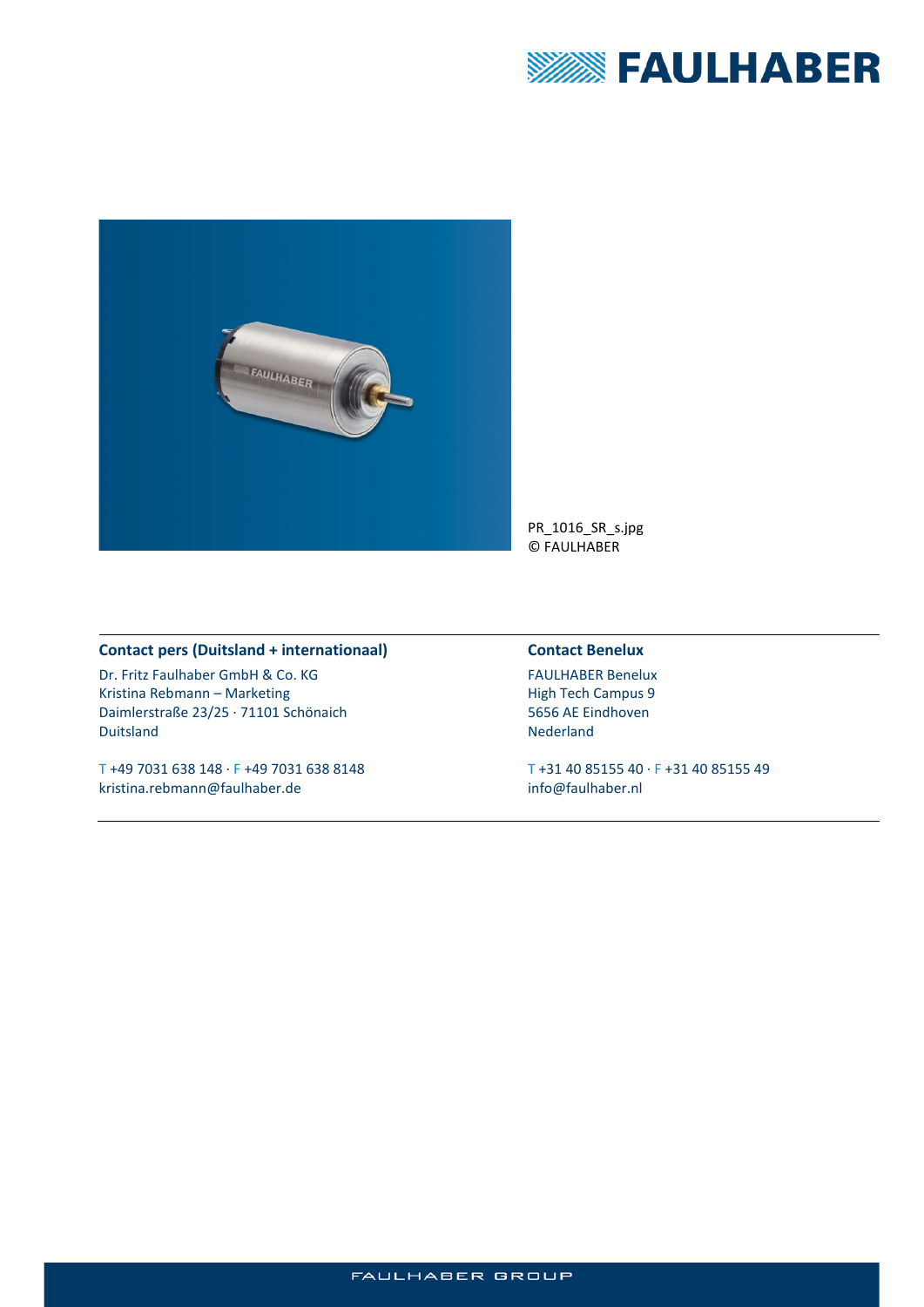

# **Komunikat prasowy**

Schönaich, 1 listopada 2016 r.

Nowe mikrosilniki DC z komutatorami z metali szlachetnych

### **Zwarte silniki DC o wysokim momencie obrotowym**

**Nowa seria 1016…SR firmy FAULHABER powiększa sprawdzoną rodzinę silników o kompaktowe silniki DC z komutatorem z metalu szlachetnego. Wraz z zaprezentowanymi już seriami 0816…SR i 1024…SR napędy te – które można łączyć z odpowiednimi napędami i enkoderami firmy FAULHABER – nadają się idealnie do zastosowań wymagających maksymalnej mocy w minimalnej przestrzeni.**

Nowa seria silników 1016…SR osiąga ciągły moment obrotowy o wartości 0,9 mNm przy długości zaledwie 16 mm i średnicy 10 mm. Charakterystyka Δn/ΔM wykazuje wyjątkowo płaski współczynnik kierunkowy 6169 obr./min/mNm, co pozwala uzyskać niezwykle miękkie przejścia podczas zmian obciążenia. Kolejnymi zaletami silnika są niskie zużycie energii, wysoka efektywność energetyczna oraz minimalne drgania i niska emisja hałasu. Pozwala to na zastosowanie go do napędu urządzeń o niewielkich wymiarach i bardzo wysokich wymaganiach, takich jak narzędzia precyzyjne, urządzenia optyczne lub protezy kinetyczne.

Podobnie jak inne silniki z serii SR, mikrosilnik 1016…SR DC może współpracować z szeroką gamą różnych przekładni. W połączeniu z przekładnią planetarną 12/4 osiąga on moment obrotowy do 300 mNm. Przy zastosowaniach wymagających najwyższej precyzji pozycjonowania zwartą alternatywą mogą być bezluzowe przekładnie czołowe. Dzięki ich zastosowaniu można zredukować lub całkowicie wyeliminować niepożądane luzy. Optyczne i magnetyczne enkodery o rozdzielczości do 256 impulsów na obrót wału silnika umożliwiają bardzo precyzyjne sterowanie napędem. Dodatkowo istnieje możliwość stworzenia całościowego rozwiązania w połączeniu z wieloma sterownikami, od miniaturowego regulator prędkości SC 1801 aż po sterownik ruchu MC 3002.

[310 słów / 2.267 znaków]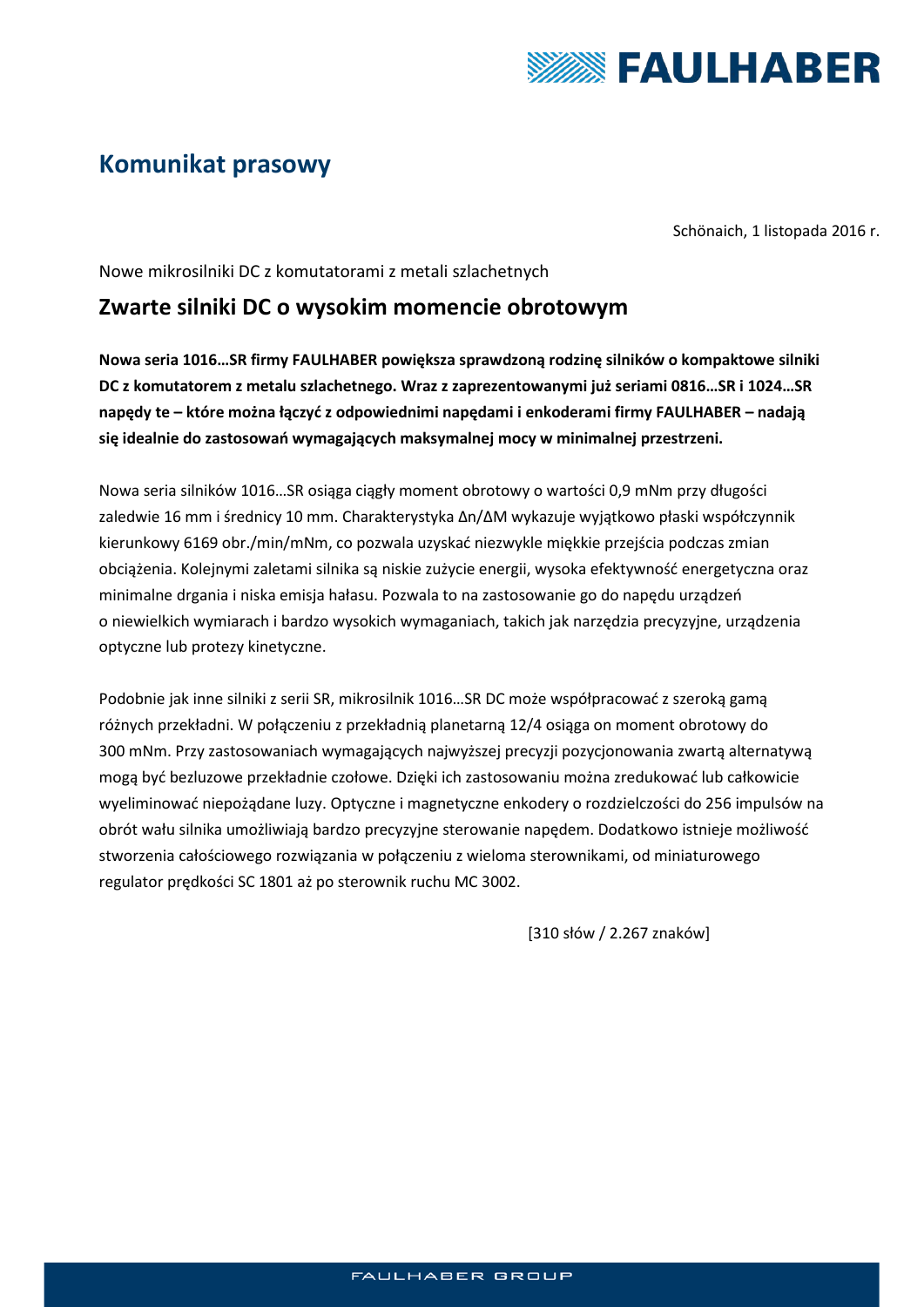



### **Kontakt dla prasy (Niemcy + międzynarodowy)**

Dr. Fritz Faulhaber GmbH & Co. KG Kristina Rebmann – Marketing Daimlerstraße 23/25 · 71101 Schönaich Niemcy

T +49 7031 638-148 · F +49 7031 638-8148 kristina.rebmann@faulhaber.de

### **Kontakt dla prasy (Szwajcaria)**

FAULHABER MINIMOTOR SA Ann-Kristin Hage-Ripamonti – Marketing 6980 Croglio Szwajcaria

T +41 91 61 13 239 · F +41 91 611 31 10 marketing@minimotor.ch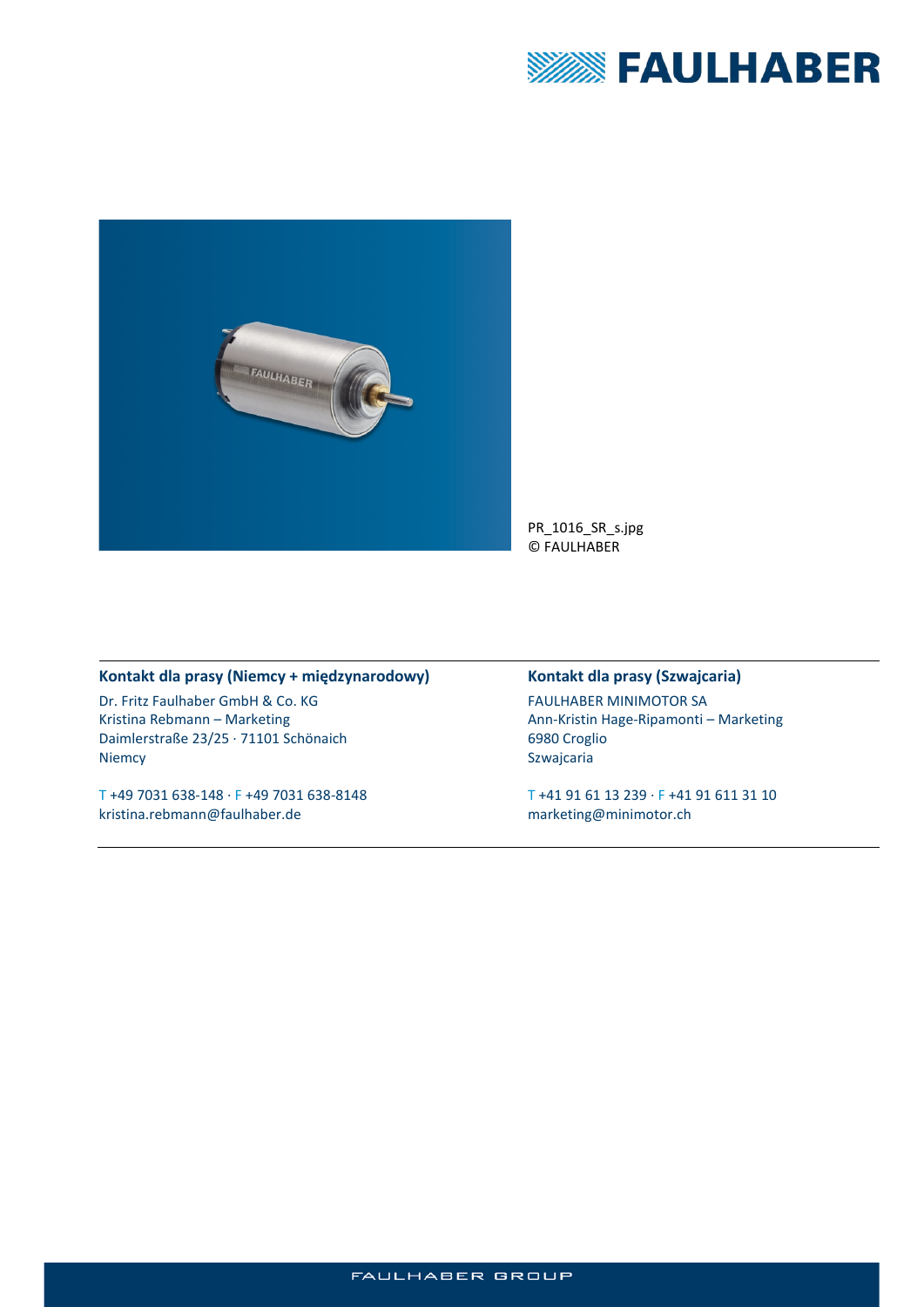

# 新闻报道

2016年11月1日,德国Schönaich

### 带精密合金换向器的新型直流微电机

## 具有高转矩的紧凑型直流电机

**FAULHABER**公司推出**1016…SR**系列新款直流电机产品,该系列电机装备精密合金换向器,与原有 **SR**系列相比,结构更紧凑。该系列产品与**0816…SR**和**1024…SR**系列产品属同类驱动装置,与配套 的**FAULHABER**减速器和编码器组合,它们适用于需要在有限安装空间内实现最大功率的应用场 合。

虽然长度仅为16 mm, 直径仅有10 mm, 新型1016...SR系列电机却能达到0.92mNm的持续转矩。它 的Δn/ΔM曲线上升度平缓(5953 min-1/mNm, 3V),保证了负载切换时平稳的过渡。低耗电、高 能效、低振动、低噪音也是该系列电机的优点。它具有尺寸小,功能强大的特点,尤其适合应用 于精密工具、光学仪器和有源假肢。

与SR系列的其它电机产品一样,1016…SR系列直流微电机可以与众多减速箱搭配组合。比如与 12/4行星减速箱组合,它能够达到最大300 mNm的转矩。对于那些需要实现高精确定位的应用来 说,零回差正齿轮减速箱是最佳的选择。它可以有效地降低甚至消除回差。采用分辨率高达电机 轴每旋转一周256脉冲的光学和电磁编码器,可以实现对驱动装置的高精确控制。此外,该系列电 机还可以与众多控制器组合成整套驱动方案,比如SC 1801微型调速驱动器或者MC 3002运动控制 器。